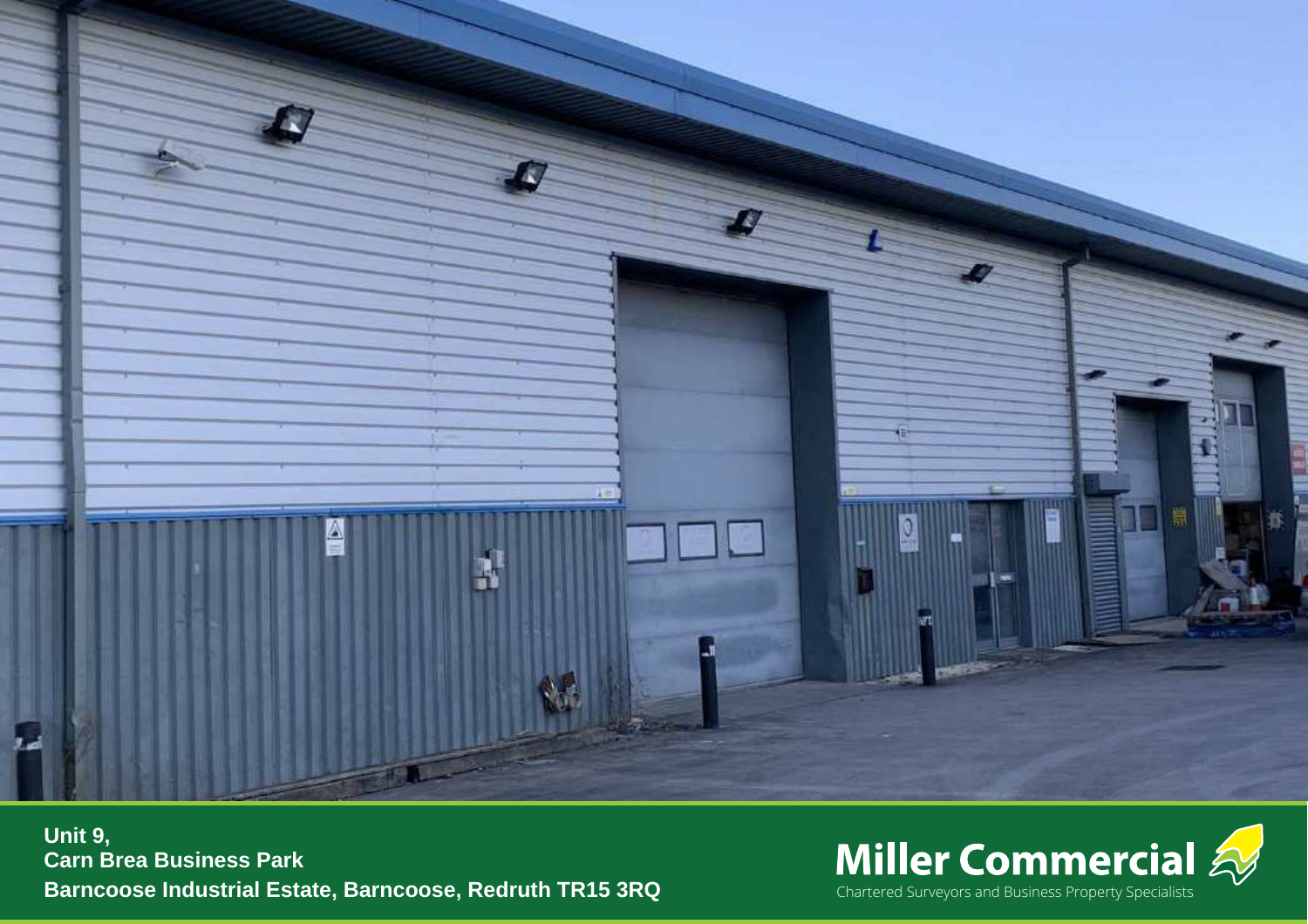# **£22,000 Per Annum Excl Leasehold**

A lock up mid terraced industrial unit located on the establish Carn Brea Business Park close to the Camborne Pool Redruth distributor road. The premises are offered by way of assignment of the existing full repairing and insuring lease which is due to expire on 3rd July 2023.

- MODERN MID TERRACED INDUSTRIAL UNIT
- ASSIGNMENT OFF EXISTING LEASE
- ESTABLISHED TRADING ESTATE
- GOOD TRANSPORT LINKS TO A30
- EPC RATING C(66)

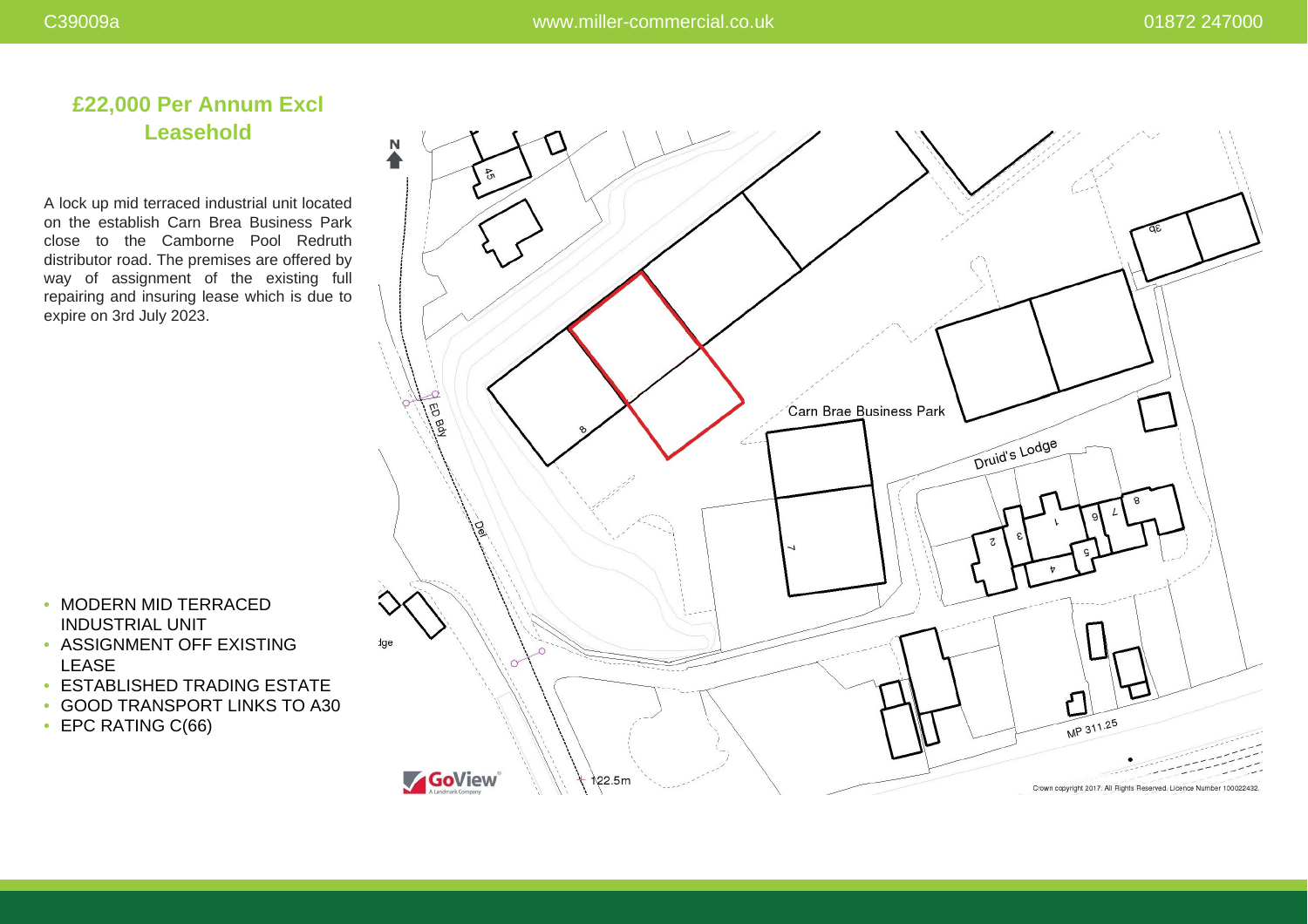#### **LOCATION**

In the heart of Pool's industrial area, the unit is located in the Carn Brea Industrial Estate, just off Wilson Way. The estate is conveniently located for access to the A30, Cornwall's main arterial road heading west and east. Nearby occupiers include Screwfix, ATS Euromaster, Dash Vehicle Hire, Brandon Tool Hire, Plumbstop, Mill Autos, ATS Euromaster.

#### **DESCRIPTION**

The building comprises a modern, steel frame and steel clad clearspan industrial unit. The premises benefits from a 5m high roller shutter door, minimum eaves height of 5.5m, WC and car parking to the front.

## **ACCOMMODATION**

Internal Width 17.79m Internal Depth 17.58m Gross Internal Area 313 sq.m (3366 sq.ft) Disabled WC with hand basin. Loading Door - Width 4.3m; Height 4.6m Inner Eaves Height 6.84m Max. Internal Height 6.84m Outside Parking for 8 cars plus loading area

# **TENURE**

The premises are offered by way of assignment of the existing lease which is due to expire on 3rd July 2023 and is on full repairing and insuring terms with the repairing liability being limited by way of a schedule of condition. The lease is outside of the provisions of Part 2 of the Landlord and Tenant Act 1954 which means that any assignee will not have an automatic right to renew.

The rental is £18,000 per annum plus VAT and is payable quarterly in advance.

## **LEGAL COSTS**

Each Party to bear their own legal costs in connection with the transaction together with half of the Landlord's reasonably incurred legal costs in connection with the matter.

## **BUSINESS RATES**

The Rating Assessment currently includes the adjoining premises (Unit 8) and is in the process of being reassessed.

## **ENERGY PERFORMANCE CERTIFICATE**

The Energy Performance Rating for this property is within Band C.(66).

# **CONTACT INFORMATION**

For further information or an appointment to view please contact either:- Mike Nightingale on 01872 247008 or via email msn@miller-commercial.co.uk or Tom Smith on 01872 247013 or via email ts@miller-commercial.co.uk VIEWING: Strictly by prior appointment through Miller Commercial.

AGENTS NOTE: Miller Commercial for themselves and for the Vendor/s or lessor/s of this property give notice: [a] These particulars are for an intending purchaser or tenant and although they are believed to be correct their accuracy is not guaranteed and any error or misdescriptions shall not annul the sale or be grounds on which compensation may be claimed and neither do they constitute any part of a Contract: [b] No responsibility is taken for expenses incurred should the property be sold, let or withdrawn before inspection: [c] None of the services or appliances, plumbing, heating or electrical installations have been tested by the selling agent.

Miller Commercial is the trading name of Miller Commercial LLP registered in England and Wales under Registration No.OC373087. The Registered Office of Miller Commercial LLP is Mansion House, Princes Street, Truro TR1 2RF. We use the term Partner to refer to a member of Miller Commercial LLP. VAT Registration No.643 4519 39.